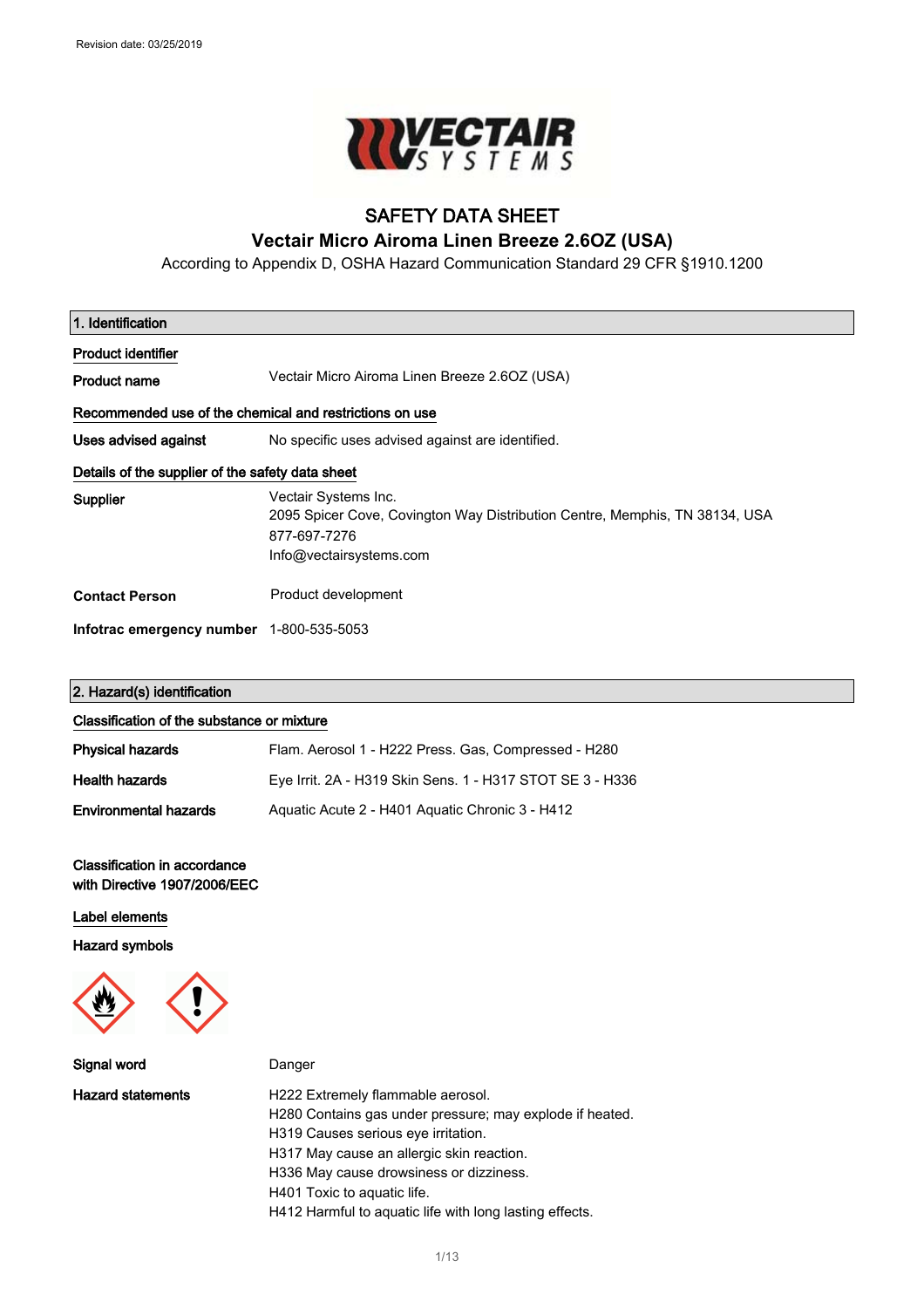п

| <b>Precautionary statements</b> | P210 Keep away from heat, sparks, open flames and hot surfaces. No smoking.<br>P211 Do not spray on an open flame or other ignition source. |
|---------------------------------|---------------------------------------------------------------------------------------------------------------------------------------------|
|                                 | P251 Pressurized container: Do not pierce or burn, even after use                                                                           |
|                                 | P261 Avoid breathing spray.                                                                                                                 |
|                                 | P337+P313 If eye irritation persists: Get medical advice/attention.                                                                         |
|                                 | P332+P313 If skin irritation occurs: Get medical advice/ attention.                                                                         |
|                                 | P304+P340 If inhaled: Remove person to fresh air and keep comfortable for breathing.                                                        |
|                                 | P305+P351+P338 If in eyes: Rinse cautiously with water for several minutes. Remove contact                                                  |
|                                 | lenses, if present and easy to do. Continue rinsing.                                                                                        |
|                                 | P412 Do not expose to temperatures exceeding 50°C/122°F.                                                                                    |
|                                 | P501 Dispose of contents/ container in accordance with national regulations.                                                                |
| Contains                        | acetone, Hexyl cinnamal, Hexyl salicylate, Alpha-isomethyl ionone                                                                           |

### Other hazards

This product does not contain any substances classified as PBT or vPvB.

### 3. Composition/information on ingredients

#### Mixtures

| acetone                                                                           | 30-60% |
|-----------------------------------------------------------------------------------|--------|
| CAS number: 67-64-1                                                               |        |
| Classification<br>Flam. Liq. 2 - H225<br>Eye Irrit. 2A - H319<br>STOT SE 3 - H336 |        |
| propane<br>CAS number: 74-98-6                                                    | 10-30% |
| Classification<br>Flam. Gas 1 - H220                                              |        |
| Diethylene Glycol Monoethyl Ether<br>CAS number: 111-90-0                         | 10-30% |
| Classification<br>Not Classified                                                  |        |
| isobutane<br>CAS number: 75-28-5                                                  | 5-10%  |
| Classification<br>Flam. Gas 1 - H220                                              |        |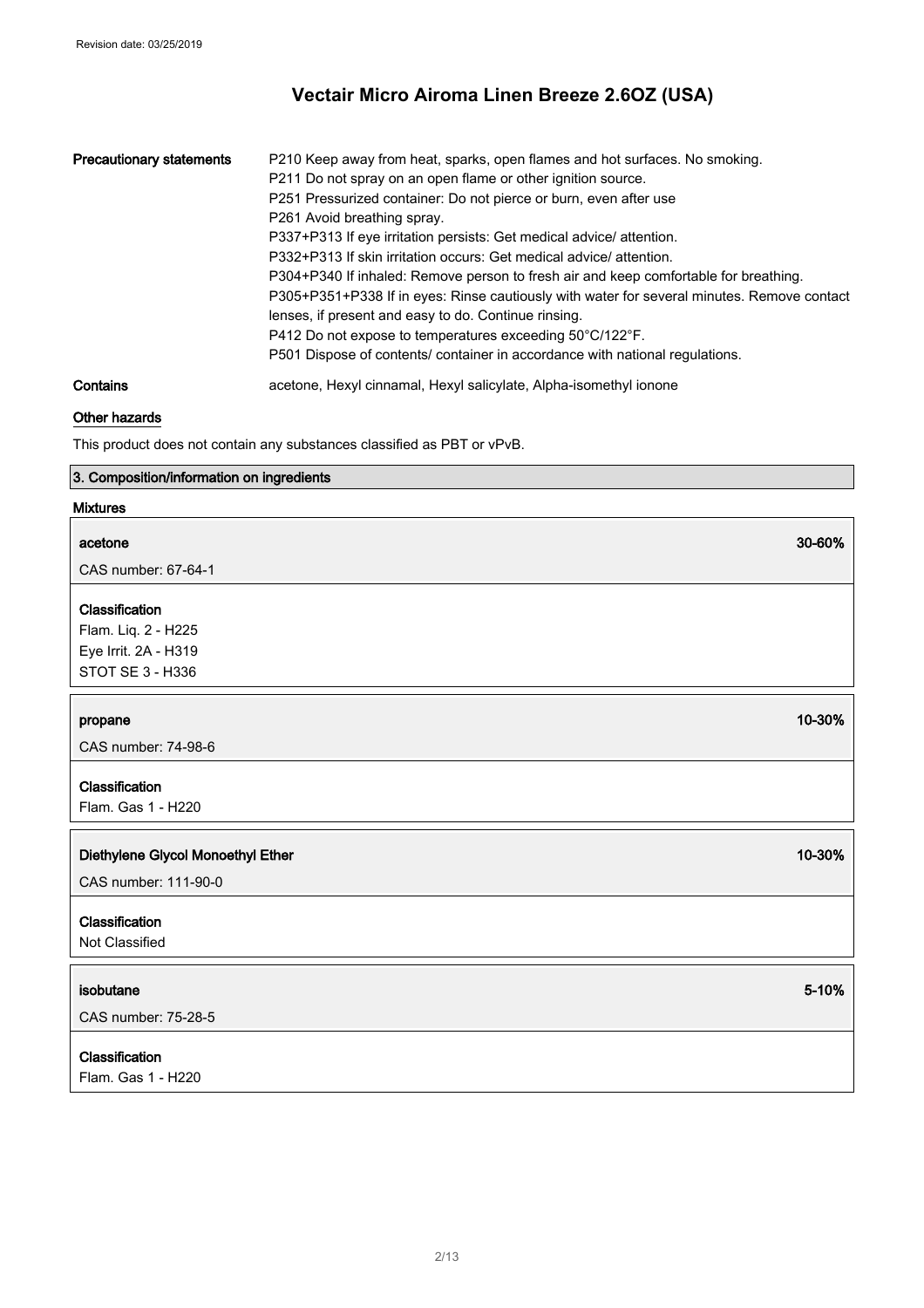| benzyl benzoate                                                                                                                             | 5-10%    |
|---------------------------------------------------------------------------------------------------------------------------------------------|----------|
| CAS number: 120-51-4                                                                                                                        |          |
| Classification<br>Acute Tox. 4 - H302<br>Aquatic Chronic 2 - H411                                                                           |          |
| 4-tert-butylcyclohexyl acetate<br>CAS number: 32210-23-4                                                                                    | $1 - 5%$ |
| Classification<br>Aquatic Chronic 2 - H411                                                                                                  |          |
| Hexyl cinnamal<br>CAS number: 101-86-0<br>M factor (Acute) = $1$                                                                            | $1 - 5%$ |
| Classification<br>Skin Sens. 1B - H317<br>Aquatic Acute 1 - H400<br>Aquatic Chronic 2 - H411                                                |          |
| Alpha-isomethyl ionone<br>CAS number: 127-51-5                                                                                              | $<$ 1%   |
| Classification<br>Skin Irrit. 2 - H315<br>Skin Sens. 1 - H317<br>Aquatic Chronic 2 - H411                                                   |          |
| 1-(1,2,3,4,5,6,7,8-Octahydro-2,3,8,8- tetramethyl-2-<br>naphtyl)ethan-1-one<br>CAS number: 54464-57-2                                       | 1%       |
| Classification<br>Aquatic Chronic 2 - H411                                                                                                  |          |
| Hexyl salicylate<br>CAS number: 6259-76-3<br>M factor (Acute) = $1$                                                                         | 1%       |
| Classification<br>Skin Irrit. 2 - H315<br>Eye Irrit. 2A - H319<br>Skin Sens. 1 - H317<br>Aquatic Acute 1 - H400<br>Aquatic Chronic 2 - H411 |          |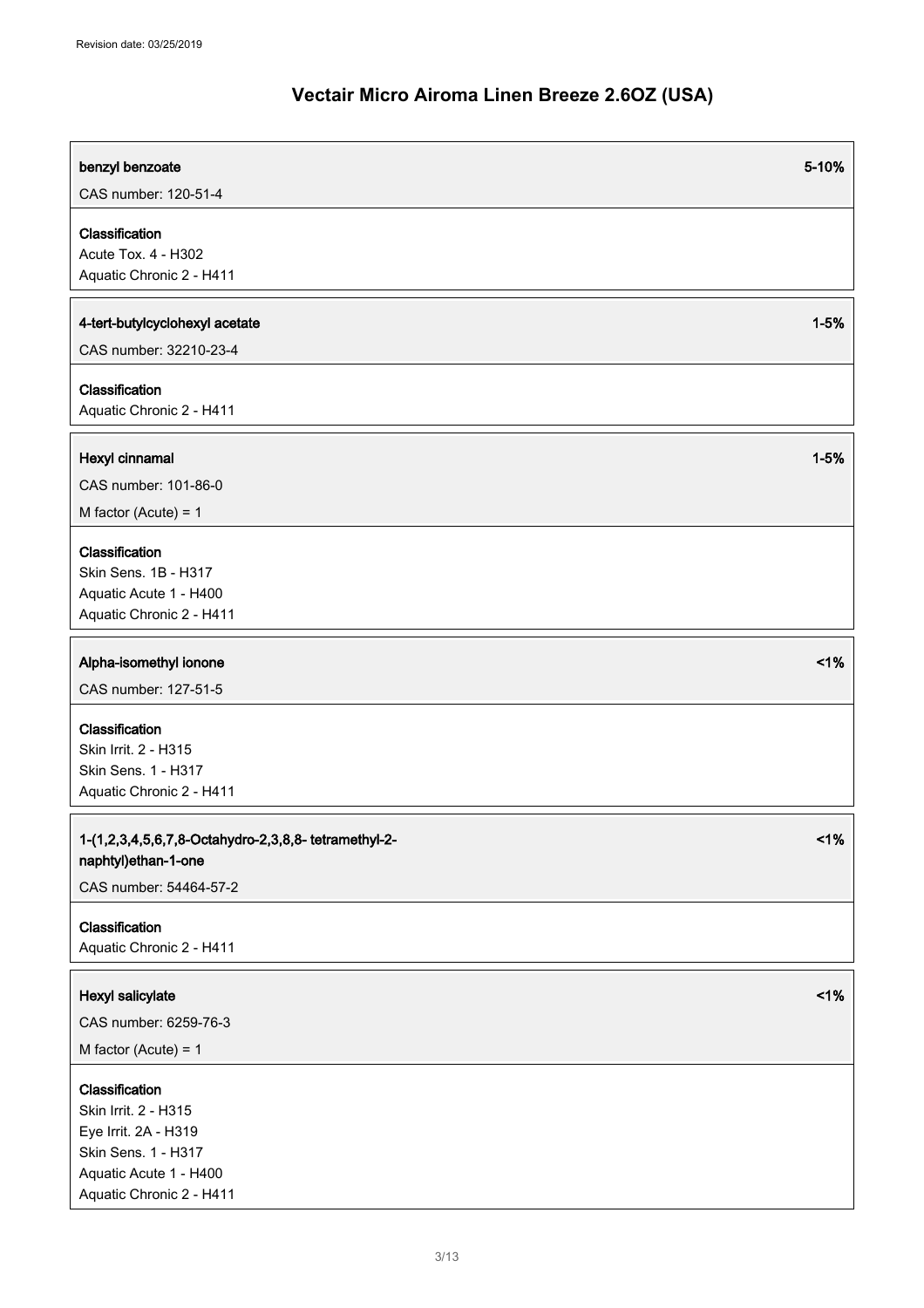| 1%<br>1,3,4,6,7,8-hexahydro-4,6,6,7,8,8-hexamethylindeno[5,6-<br>cloyran |                                                                                                                                                                                                                                                                                                                                                                                                                                                                                                                                                                                                                                                                                                                    |  |
|--------------------------------------------------------------------------|--------------------------------------------------------------------------------------------------------------------------------------------------------------------------------------------------------------------------------------------------------------------------------------------------------------------------------------------------------------------------------------------------------------------------------------------------------------------------------------------------------------------------------------------------------------------------------------------------------------------------------------------------------------------------------------------------------------------|--|
| CAS number: 1222-05-5                                                    |                                                                                                                                                                                                                                                                                                                                                                                                                                                                                                                                                                                                                                                                                                                    |  |
| M factor (Acute) = $1$                                                   | M factor (Chronic) = $1$                                                                                                                                                                                                                                                                                                                                                                                                                                                                                                                                                                                                                                                                                           |  |
| Classification<br>Aquatic Acute 1 - H400<br>Aquatic Chronic 1 - H410     |                                                                                                                                                                                                                                                                                                                                                                                                                                                                                                                                                                                                                                                                                                                    |  |
|                                                                          | The full text for all hazard statements is displayed in Section 16.                                                                                                                                                                                                                                                                                                                                                                                                                                                                                                                                                                                                                                                |  |
| 4. First-aid measures                                                    |                                                                                                                                                                                                                                                                                                                                                                                                                                                                                                                                                                                                                                                                                                                    |  |
| Description of first aid measures                                        |                                                                                                                                                                                                                                                                                                                                                                                                                                                                                                                                                                                                                                                                                                                    |  |
| <b>General information</b>                                               | Get medical attention immediately. Show this Safety Data Sheet to the medical personnel.                                                                                                                                                                                                                                                                                                                                                                                                                                                                                                                                                                                                                           |  |
| Inhalation                                                               | Remove affected person from source of contamination. Move affected person to fresh air and<br>keep warm and at rest in a position comfortable for breathing. Maintain an open airway.<br>Loosen tight clothing such as collar, tie or belt. When breathing is difficult, properly trained<br>personnel may assist affected person by administering oxygen. Place unconscious person on<br>their side in the recovery position and ensure breathing can take place.                                                                                                                                                                                                                                                 |  |
| Ingestion                                                                | Rinse mouth thoroughly with water. Remove any dentures. Give a few small glasses of water<br>or milk to drink. Stop if the affected person feels sick as vomiting may be dangerous. Do not<br>induce vomiting unless under the direction of medical personnel. If vomiting occurs, the head<br>should be kept low so that vomit does not enter the lungs. Never give anything by mouth to an<br>unconscious person. Move affected person to fresh air and keep warm and at rest in a<br>position comfortable for breathing. Place unconscious person on their side in the recovery<br>position and ensure breathing can take place. Maintain an open airway. Loosen tight clothing<br>such as collar, tie or belt. |  |
| <b>Skin Contact</b>                                                      | It is important to remove the substance from the skin immediately. In the event of any<br>sensitization symptoms developing, ensure further exposure is avoided. Remove<br>contamination with soap and water or recognized skin cleansing agent. Get medical attention<br>if symptoms are severe or persist after washing.                                                                                                                                                                                                                                                                                                                                                                                         |  |
| Eye contact                                                              | Rinse immediately with plenty of water. Remove any contact lenses and open eyelids wide<br>apart. Continue to rinse for at least 10 minutes.                                                                                                                                                                                                                                                                                                                                                                                                                                                                                                                                                                       |  |
| <b>Protection of first aiders</b>                                        | First aid personnel should wear appropriate protective equipment during any rescue. Wash<br>contaminated clothing thoroughly with water before removing it from the affected person, or<br>wear gloves. It may be dangerous for first aid personnel to carry out mouth-to-mouth<br>resuscitation.                                                                                                                                                                                                                                                                                                                                                                                                                  |  |
| Most important symptoms and effects, both acute and delayed              |                                                                                                                                                                                                                                                                                                                                                                                                                                                                                                                                                                                                                                                                                                                    |  |
| <b>General information</b>                                               | See Section 11 for additional information on health hazards. The severity of the symptoms<br>described will vary dependent on the concentration and the length of exposure.                                                                                                                                                                                                                                                                                                                                                                                                                                                                                                                                        |  |
| Inhalation                                                               | A single exposure may cause the following adverse effects: Headache. Nausea, vomiting.<br>Central nervous system depression. Drowsiness, dizziness, disorientation, vertigo. Narcotic<br>effect.                                                                                                                                                                                                                                                                                                                                                                                                                                                                                                                   |  |
| Ingestion                                                                | May cause sensitization or allergic reactions in sensitive individuals. Due to the physical<br>nature of this product, it is unlikely that ingestion will occur.                                                                                                                                                                                                                                                                                                                                                                                                                                                                                                                                                   |  |
| Skin contact                                                             | May cause skin sensitization or allergic reactions in sensitive individuals. Repeated exposure<br>may cause skin dryness or cracking.                                                                                                                                                                                                                                                                                                                                                                                                                                                                                                                                                                              |  |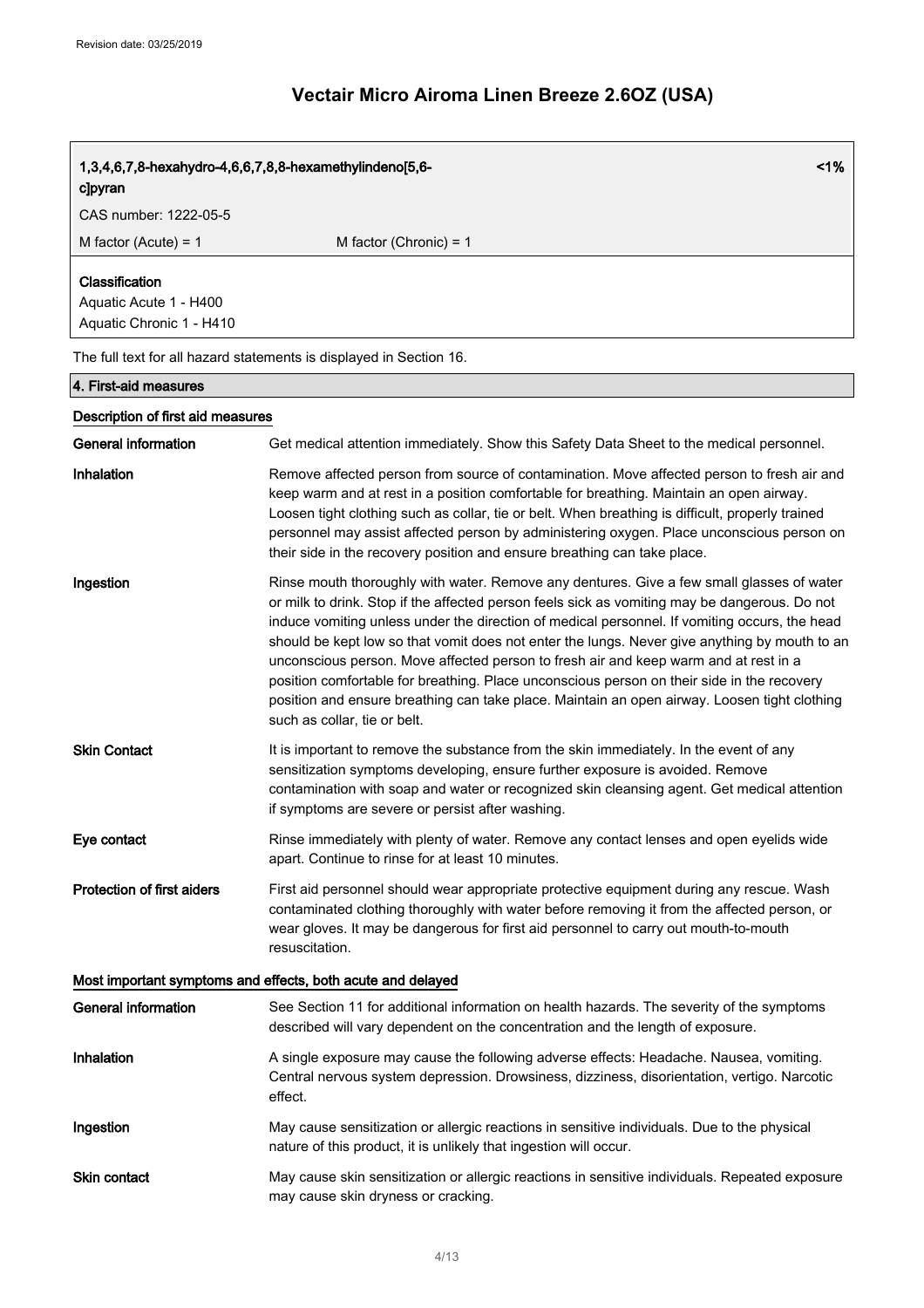| Eye contact                                                            | Irritating to eyes.                                                                                                                                                                                                                                                                                                                                                                                                                                                                                                                                                                                                                                                                                       |  |
|------------------------------------------------------------------------|-----------------------------------------------------------------------------------------------------------------------------------------------------------------------------------------------------------------------------------------------------------------------------------------------------------------------------------------------------------------------------------------------------------------------------------------------------------------------------------------------------------------------------------------------------------------------------------------------------------------------------------------------------------------------------------------------------------|--|
| Indication of immediate medical attention and special treatment needed |                                                                                                                                                                                                                                                                                                                                                                                                                                                                                                                                                                                                                                                                                                           |  |
| Notes for the doctor                                                   | Treat symptomatically. May cause sensitization or allergic reactions in sensitive individuals.                                                                                                                                                                                                                                                                                                                                                                                                                                                                                                                                                                                                            |  |
| 5. Fire-fighting measures                                              |                                                                                                                                                                                                                                                                                                                                                                                                                                                                                                                                                                                                                                                                                                           |  |
| <b>Extinguishing media</b>                                             |                                                                                                                                                                                                                                                                                                                                                                                                                                                                                                                                                                                                                                                                                                           |  |
| Suitable extinguishing media                                           | The product is flammable. Extinguish with alcohol-resistant foam, carbon dioxide, dry powder<br>or water fog. Use fire-extinguishing media suitable for the surrounding fire.                                                                                                                                                                                                                                                                                                                                                                                                                                                                                                                             |  |
| Unsuitable extinguishing<br>media                                      | Do not use water jet as an extinguisher, as this will spread the fire.                                                                                                                                                                                                                                                                                                                                                                                                                                                                                                                                                                                                                                    |  |
| Special hazards arising from the substance or mixture                  |                                                                                                                                                                                                                                                                                                                                                                                                                                                                                                                                                                                                                                                                                                           |  |
| Specific hazards                                                       | Containers can burst violently or explode when heated, due to excessive pressure build-up. If<br>aerosol cans are ruptured, care should be taken due to the rapid escape of the pressurized<br>contents and propellant.                                                                                                                                                                                                                                                                                                                                                                                                                                                                                   |  |
| <b>Hazardous combustion</b><br>products                                | Thermal decomposition or combustion products may include the following substances:<br>Harmful gases or vapors.                                                                                                                                                                                                                                                                                                                                                                                                                                                                                                                                                                                            |  |
| Advice for firefighters                                                |                                                                                                                                                                                                                                                                                                                                                                                                                                                                                                                                                                                                                                                                                                           |  |
| Protective actions during<br>firefighting                              | Avoid breathing fire gases or vapors. Evacuate area. Keep upwind to avoid inhalation of<br>gases, vapors, fumes and smoke. Ventilate closed spaces before entering them. Cool<br>containers exposed to heat with water spray and remove them from the fire area if it can be<br>done without risk. Cool containers exposed to flames with water until well after the fire is out.<br>If a leak or spill has not ignited, use water spray to disperse vapors and protect men stopping<br>the leak. Avoid discharge to the aquatic environment. Control run-off water by containing and<br>keeping it out of sewers and watercourses. If risk of water pollution occurs, notify appropriate<br>authorities. |  |
| Special protective equipment<br>for firefighters                       | Wear positive-pressure self-contained breathing apparatus (SCBA) and appropriate protective<br>clothing. Standard Firefighter's clothing including helmets, protective boots and gloves will<br>provide a basic level of protection for chemical incidents.                                                                                                                                                                                                                                                                                                                                                                                                                                               |  |
| 6. Accidental release measures                                         |                                                                                                                                                                                                                                                                                                                                                                                                                                                                                                                                                                                                                                                                                                           |  |
|                                                                        | Personal precautions, protective equipment and emergency procedures                                                                                                                                                                                                                                                                                                                                                                                                                                                                                                                                                                                                                                       |  |

Personal precautions No action shall be taken without appropriate training or involving any personal risk. Keep unnecessary and unprotected personnel away from the spillage. Wear protective clothing as described in Section 8 of this safety data sheet. Follow precautions for safe handling described in this safety data sheet. Wash thoroughly after dealing with a spillage. Ensure procedures and training for emergency decontamination and disposal are in place. Do not touch or walk into spilled material. Evacuate area. Risk of explosion. Provide adequate ventilation. No smoking, sparks, flames or other sources of ignition near spillage. Promptly remove any clothing that becomes contaminated. Avoid inhalation of dust and vapors. Use suitable respiratory protection if ventilation is inadequate. Avoid contact with skin and eyes. Environmental precautions Environmental precautions Avoid discharge into drains or watercourses or onto the ground. Avoid discharge to the aquatic environment.

Methods and material for containment and cleaning up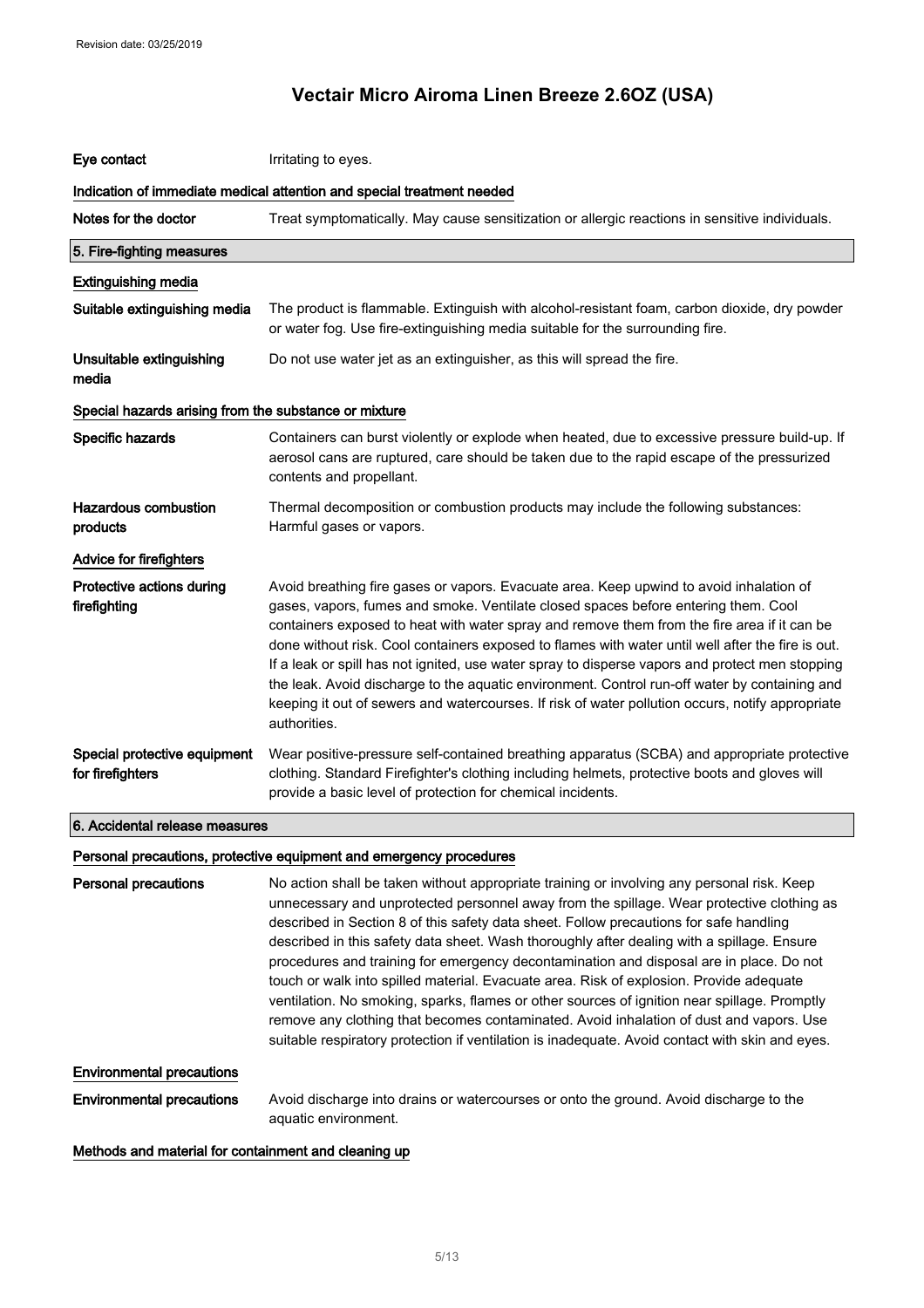| Methods for cleaning up                                      | Wear protective clothing as described in Section 8 of this safety data sheet. Clear up spills<br>immediately and dispose of waste safely. Eliminate all ignition sources if safe to do so. No<br>smoking, sparks, flames or other sources of ignition near spillage. Do not allow material to<br>enter confined spaces, due to the risk of explosion. Flush contaminated area with plenty of<br>water. Wash thoroughly after dealing with a spillage. Dangerous for the environment. Do not<br>empty into drains. For waste disposal, see Section 13.                                                                                                                                                                                                                                                                                                                                   |
|--------------------------------------------------------------|-----------------------------------------------------------------------------------------------------------------------------------------------------------------------------------------------------------------------------------------------------------------------------------------------------------------------------------------------------------------------------------------------------------------------------------------------------------------------------------------------------------------------------------------------------------------------------------------------------------------------------------------------------------------------------------------------------------------------------------------------------------------------------------------------------------------------------------------------------------------------------------------|
| Reference to other sections                                  | For personal protection, see Section 8. See Section 11 for additional information on health<br>hazards. See Section 12 for additional information on ecological hazards. For waste disposal,<br>see Section 13.                                                                                                                                                                                                                                                                                                                                                                                                                                                                                                                                                                                                                                                                         |
| 7. Handling and storage                                      |                                                                                                                                                                                                                                                                                                                                                                                                                                                                                                                                                                                                                                                                                                                                                                                                                                                                                         |
| Precautions for safe handling                                |                                                                                                                                                                                                                                                                                                                                                                                                                                                                                                                                                                                                                                                                                                                                                                                                                                                                                         |
| <b>Usage precautions</b>                                     | Read and follow manufacturer's recommendations. Wear protective clothing as described in<br>Section 8 of this safety data sheet. Keep away from food, drink and animal feeding stuffs.<br>Avoid exposing aerosol containers to high temperatures or direct sunlight. The product is<br>flammable. Keep away from heat, hot surfaces, sparks, open flames and other ignition<br>sources. No smoking. Do not handle until all safety precautions have been read and<br>understood. Do not handle broken packages without protective equipment. Do not reuse<br>empty containers. Do not spray on an open flame or other ignition source. Pressurized<br>container: Do not pierce or burn, even after use. Spray will evaporate and cool rapidly and<br>may cause frostbite or cold burns if in contact with skin. Avoid contact with eyes. Avoid<br>inhalation of vapors and spray/mists. |
| Advice on general<br>occupational hygiene                    | Wash promptly if skin becomes contaminated. Take off contaminated clothing and wash<br>before reuse. Wash contaminated clothing before reuse. Do not eat, drink or smoke when<br>using this product. Wash at the end of each work shift and before eating, smoking and using<br>the toilet. Change work clothing daily before leaving workplace.                                                                                                                                                                                                                                                                                                                                                                                                                                                                                                                                        |
| Conditions for safe storage, including any incompatibilities |                                                                                                                                                                                                                                                                                                                                                                                                                                                                                                                                                                                                                                                                                                                                                                                                                                                                                         |
| <b>Storage precautions</b>                                   | Keep away from oxidizing materials, heat and flames. Keep only in the original container.<br>Keep container tightly closed, in a cool, well ventilated place. Keep containers upright. Protect<br>containers from damage. Do not store near heat sources or expose to high temperatures. Do<br>not expose to temperatures exceeding 50°C/122°F. Utilize retaining walls to prevent soil and<br>water pollution in the event of spillage. The storage area floor should be leak-tight, jointless<br>and not absorbent.                                                                                                                                                                                                                                                                                                                                                                   |
| Storage class                                                | Miscellaneous hazardous material storage.                                                                                                                                                                                                                                                                                                                                                                                                                                                                                                                                                                                                                                                                                                                                                                                                                                               |
| Specific end uses(s)                                         |                                                                                                                                                                                                                                                                                                                                                                                                                                                                                                                                                                                                                                                                                                                                                                                                                                                                                         |
| Specific end use(s)                                          | The identified uses for this product are detailed in Section 1.                                                                                                                                                                                                                                                                                                                                                                                                                                                                                                                                                                                                                                                                                                                                                                                                                         |
| 8. Exposure controls/Personal protection                     |                                                                                                                                                                                                                                                                                                                                                                                                                                                                                                                                                                                                                                                                                                                                                                                                                                                                                         |

### Exposure controls

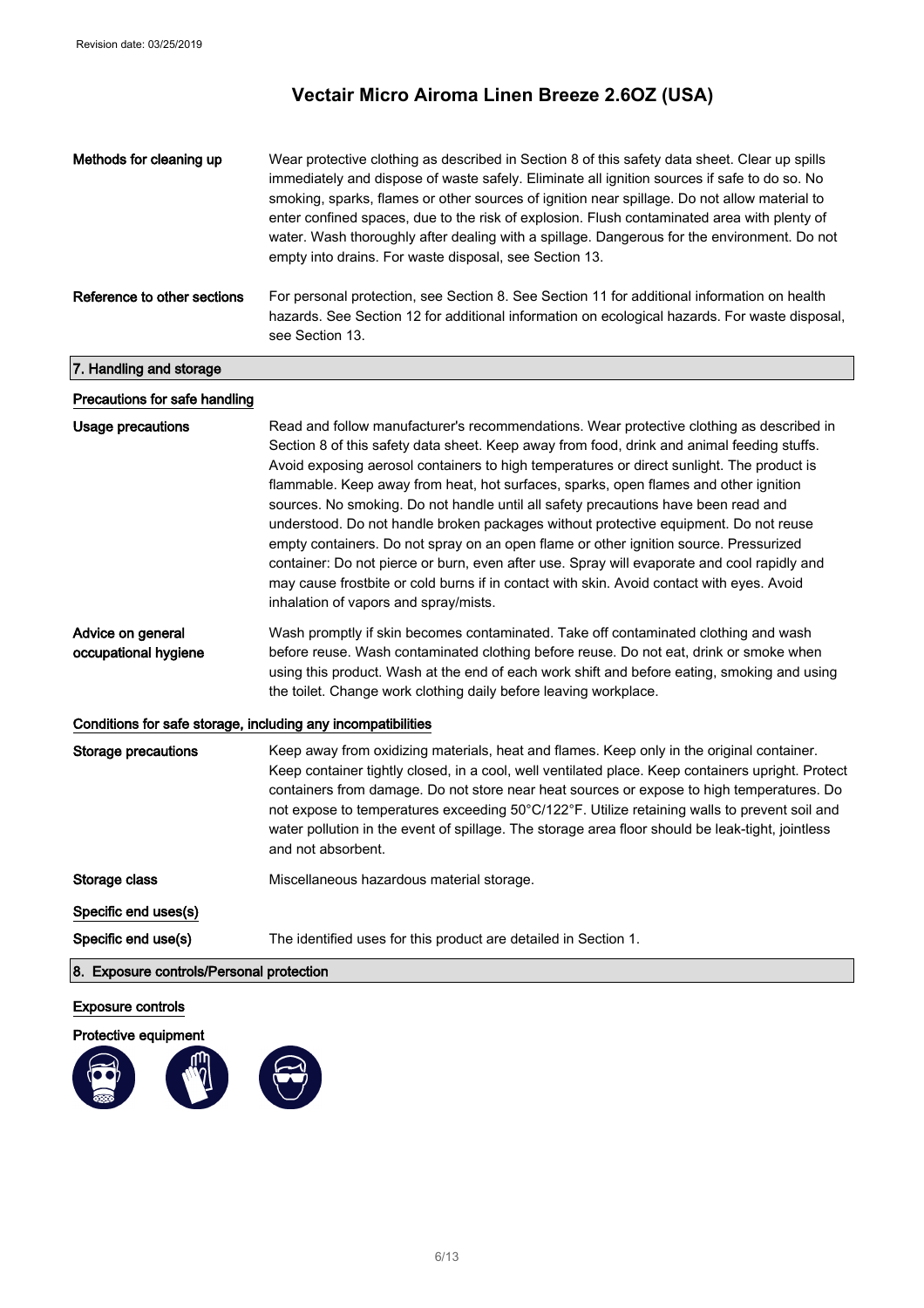| Appropriate engineering<br>controls       | Provide adequate ventilation. Personal, workplace environment or biological monitoring may<br>be required to determine the effectiveness of the ventilation or other control measures and/or<br>the necessity to use respiratory protective equipment. Use process enclosures, local exhaust<br>ventilation or other engineering controls as the primary means to minimize worker exposure.<br>Personal protective equipment should only be used if worker exposure cannot be controlled<br>adequately by the engineering control measures. Ensure control measures are regularly<br>inspected and maintained. Ensure operatives are trained to minimize exposure.                                                                          |
|-------------------------------------------|---------------------------------------------------------------------------------------------------------------------------------------------------------------------------------------------------------------------------------------------------------------------------------------------------------------------------------------------------------------------------------------------------------------------------------------------------------------------------------------------------------------------------------------------------------------------------------------------------------------------------------------------------------------------------------------------------------------------------------------------|
| Eye/face protection                       | Eyewear complying with an approved standard should be worn if a risk assessment indicates<br>eye contact is possible. Personal protective equipment for eye and face protection should<br>comply with OSHA 1910.133. Wear tight-fitting, chemical splash goggles or face shield. If<br>inhalation hazards exist, a full-face respirator may be required instead.                                                                                                                                                                                                                                                                                                                                                                            |
| Hand protection                           | Chemical-resistant, impervious gloves complying with an approved standard should be worn if<br>a risk assessment indicates skin contact is possible. The most suitable glove should be<br>chosen in consultation with the glove supplier/manufacturer, who can provide information<br>about the breakthrough time of the glove material. To protect hands from chemicals, gloves<br>should comply with OSHA 1910.138 and be demonstrated to be impervious to the chemical<br>and resist degradation. Considering the data specified by the glove manufacturer, check<br>during use that the gloves are retaining their protective properties and change them as soon<br>as any deterioration is detected. Frequent changes are recommended. |
| Other skin and body<br>protection         | Appropriate footwear and additional protective clothing complying with an approved standard<br>should be worn if a risk assessment indicates skin contamination is possible.                                                                                                                                                                                                                                                                                                                                                                                                                                                                                                                                                                |
| Hygiene measures                          | Provide eyewash station and safety shower. Contaminated work clothing should not be<br>allowed out of the workplace. Wash contaminated clothing before reuse. Clean equipment<br>and the work area every day. Good personal hygiene procedures should be implemented.<br>Wash at the end of each work shift and before eating, smoking and using the toilet. When<br>using do not eat, drink or smoke. Preventive industrial medical examinations should be carried<br>out. Warn cleaning personnel of any hazardous properties of the product.                                                                                                                                                                                             |
| <b>Respiratory protection</b>             | Respiratory protection complying with an approved standard should be worn if a risk<br>assessment indicates inhalation of contaminants is possible. Ensure all respiratory protective<br>equipment is suitable for its intended use and is NIOSH approved. Check that the respirator<br>fits tightly and the filter is changed regularly. Gas and combination filter cartridges should<br>comply with OSHA 1910.134. Full face mask respirators with replaceable filter cartridges<br>should comply with OSHA 1910.134. Half mask and quarter mask respirators with replaceable<br>filter cartridges should comply with OSHA 1910.134.                                                                                                      |
| <b>Environmental exposure</b><br>controls | Keep container tightly sealed when not in use. Emissions from ventilation or work process<br>equipment should be checked to ensure they comply with the requirements of environmental<br>protection legislation. In some cases, fume scrubbers, filters or engineering modifications to<br>the process equipment will be necessary to reduce emissions to acceptable levels.                                                                                                                                                                                                                                                                                                                                                                |

## 9. Physical and chemical properties

| Appearance                      | Aerosol.          |
|---------------------------------|-------------------|
| Color                           | Colorless         |
| Odor                            | Perfume.          |
| Odor threshold                  | Not known.        |
| рH                              | Not applicable.   |
| Melting point                   | Not known.        |
| Initial boiling point and range | $100^{\circ}$ C @ |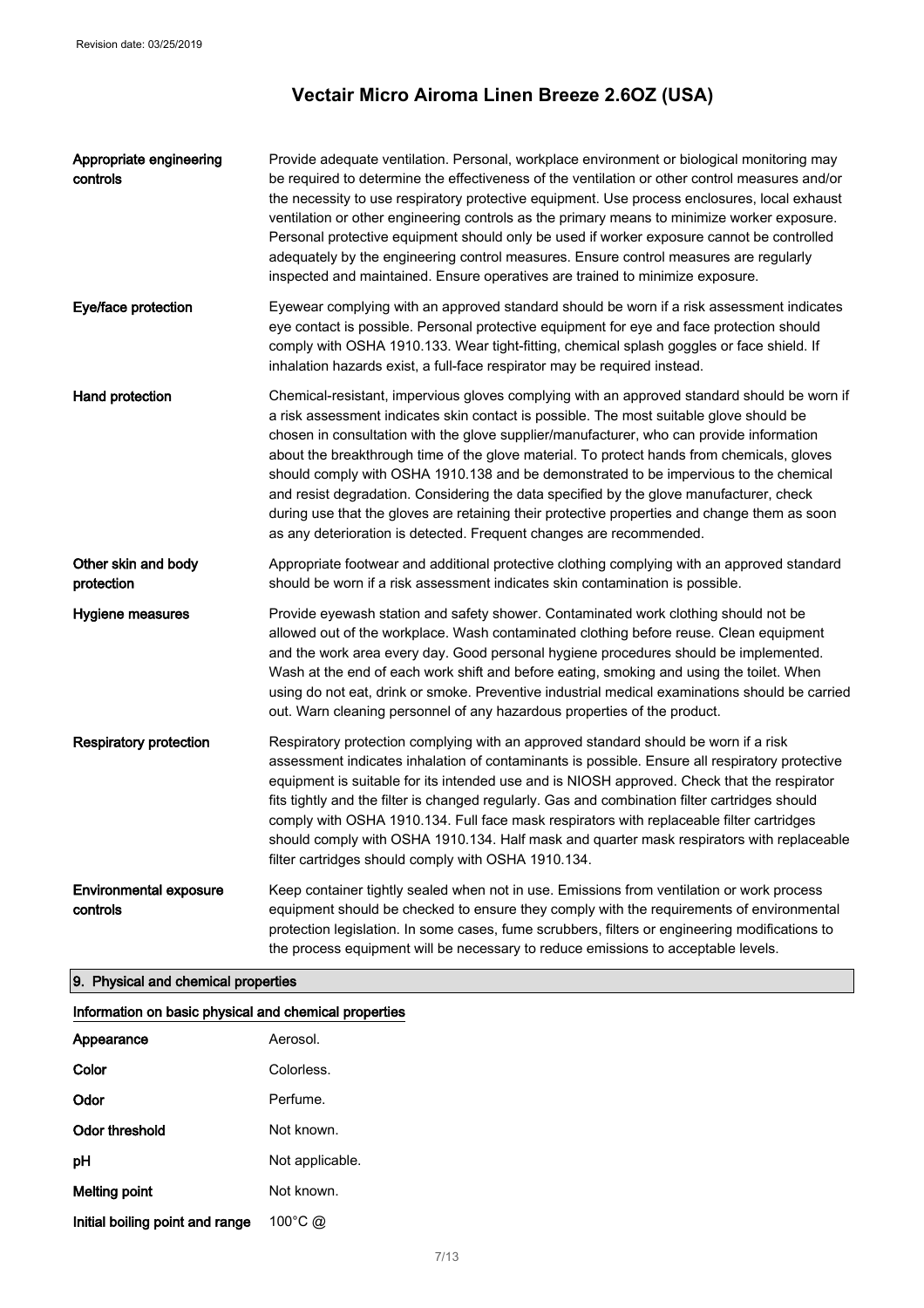| Flash point                                                         | $-104$ °C                                                                                                                                                              |  |
|---------------------------------------------------------------------|------------------------------------------------------------------------------------------------------------------------------------------------------------------------|--|
| <b>Evaporation rate</b>                                             | Not available.                                                                                                                                                         |  |
| <b>Evaporation factor</b>                                           | Not known.                                                                                                                                                             |  |
| Flammability (solid, gas)                                           | Not available.                                                                                                                                                         |  |
| Upper/lower flammability or<br>explosive limits                     | Lower flammable/explosive limit: 2.1% Upper flammable/explosive limit: 13.8%                                                                                           |  |
| Vapor pressure                                                      | Not available.                                                                                                                                                         |  |
| Vapor density                                                       | Not available.                                                                                                                                                         |  |
| <b>Relative density</b>                                             | Not available.                                                                                                                                                         |  |
| Solubility(ies)                                                     | Soluble in water.                                                                                                                                                      |  |
| <b>Partition coefficient</b>                                        | Not available.                                                                                                                                                         |  |
| Auto-ignition temperature                                           | Not available.                                                                                                                                                         |  |
| <b>Decomposition Temperature</b>                                    | Not available.                                                                                                                                                         |  |
| <b>Viscosity</b>                                                    | Not available.                                                                                                                                                         |  |
| <b>Explosive properties</b>                                         | Not considered to be explosive.                                                                                                                                        |  |
| <b>Oxidizing properties</b>                                         | Does not meet the criteria for classification as oxidizing.                                                                                                            |  |
| 10. Stability and reactivity                                        |                                                                                                                                                                        |  |
| Reactivity                                                          | There are no known reactivity hazards associated with this product.                                                                                                    |  |
| <b>Stability</b>                                                    | Stable at normal ambient temperatures and when used as recommended. Stable under the<br>prescribed storage conditions.                                                 |  |
| Possibility of hazardous<br>reactions                               | The following materials may react strongly with the product: Oxidizing agents.                                                                                         |  |
| <b>Conditions to avoid</b>                                          | Avoid exposing aerosol containers to high temperatures or direct sunlight. Pressurised<br>container: may burst if heated                                               |  |
| Materials to avoid                                                  | No specific material or group of materials is likely to react with the product to produce a<br>hazardous situation.                                                    |  |
| Hazardous decomposition<br>products                                 | Does not decompose when used and stored as recommended. Thermal decomposition or<br>combustion products may include the following substances: Harmful gases or vapors. |  |
| 11. Toxicological information                                       |                                                                                                                                                                        |  |
| Information on toxicological effects                                |                                                                                                                                                                        |  |
| Acute toxicity - oral<br>Notes (oral LD <sub>50</sub> )             | Based on available data the classification criteria are not met.                                                                                                       |  |
| ATE oral (mg/kg)                                                    | 7,142.86                                                                                                                                                               |  |
|                                                                     |                                                                                                                                                                        |  |
| Acute toxicity - dermal<br>Notes (dermal LD <sub>50</sub> )         | Based on available data the classification criteria are not met.                                                                                                       |  |
| Acute toxicity - inhalation<br>Notes (inhalation LC <sub>50</sub> ) | Based on available data the classification criteria are not met.                                                                                                       |  |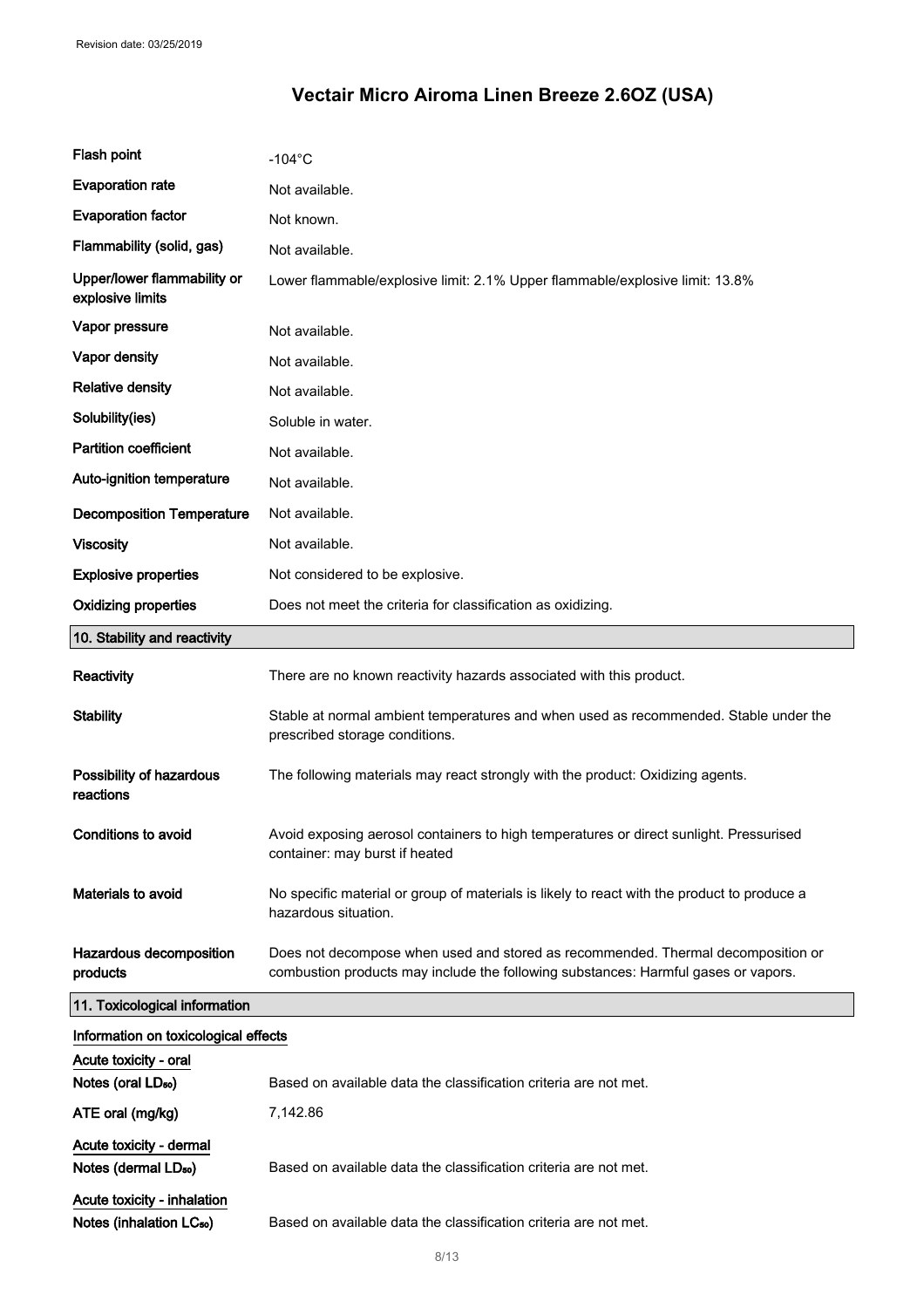| Skin corrosion/irritation<br>Animal data                             | Based on available data the classification criteria are not met.                                                                                                                                 |  |
|----------------------------------------------------------------------|--------------------------------------------------------------------------------------------------------------------------------------------------------------------------------------------------|--|
| Serious eye damage/irritation<br>Serious eye damage/irritation       | Causes serious eye irritation.                                                                                                                                                                   |  |
| <b>Respiratory sensitization</b><br><b>Respiratory sensitization</b> | Based on available data the classification criteria are not met.                                                                                                                                 |  |
| <b>Skin sensitization</b><br><b>Skin sensitization</b>               | May cause skin sensitization or allergic reactions in sensitive individuals.                                                                                                                     |  |
| Germ cell mutagenicity<br>Genotoxicity - in vitro                    | Based on available data the classification criteria are not met.                                                                                                                                 |  |
| Carcinogenicity<br>Carcinogenicity                                   | Based on available data the classification criteria are not met.                                                                                                                                 |  |
| <b>IARC</b> carcinogenicity                                          | None of the ingredients are listed or exempt.                                                                                                                                                    |  |
| Reproductive toxicity                                                |                                                                                                                                                                                                  |  |
| Reproductive toxicity - fertility                                    | Based on available data the classification criteria are not met.                                                                                                                                 |  |
| Reproductive toxicity -<br>development                               | Based on available data the classification criteria are not met.                                                                                                                                 |  |
| Specific target organ toxicity - single exposure                     |                                                                                                                                                                                                  |  |
| STOT - single exposure                                               | STOT SE 3 - H336 May cause drowsiness or dizziness.                                                                                                                                              |  |
| <b>Target organs</b>                                                 | Central nervous system                                                                                                                                                                           |  |
| Specific target organ toxicity - repeated exposure                   |                                                                                                                                                                                                  |  |
| STOT - repeated exposure                                             | Not classified as a specific target organ toxicant after repeated exposure.                                                                                                                      |  |
| Aspiration hazard<br>Aspiration hazard                               | Based on available data the classification criteria are not met.                                                                                                                                 |  |
| General information                                                  | The severity of the symptoms described will vary dependent on the concentration and the<br>length of exposure.                                                                                   |  |
| Inhalation                                                           | A single exposure may cause the following adverse effects: Headache. Nausea, vomiting.<br>Central nervous system depression. Drowsiness, dizziness, disorientation, vertigo. Narcotic<br>effect. |  |
| Ingestion                                                            | May cause sensitization or allergic reactions in sensitive individuals. Due to the physical<br>nature of this product, it is unlikely that ingestion will occur.                                 |  |
| <b>Skin Contact</b>                                                  | May cause skin sensitization or allergic reactions in sensitive individuals. Repeated exposure<br>may cause skin dryness or cracking.                                                            |  |
| Eye contact                                                          | Irritating to eyes.                                                                                                                                                                              |  |
| Route of exposure                                                    | Ingestion Inhalation Skin and/or eye contact                                                                                                                                                     |  |
| <b>Target Organs</b>                                                 | Central nervous system                                                                                                                                                                           |  |
| <b>Medical considerations</b>                                        | Skin disorders and allergies.                                                                                                                                                                    |  |
| 12. Ecological information                                           |                                                                                                                                                                                                  |  |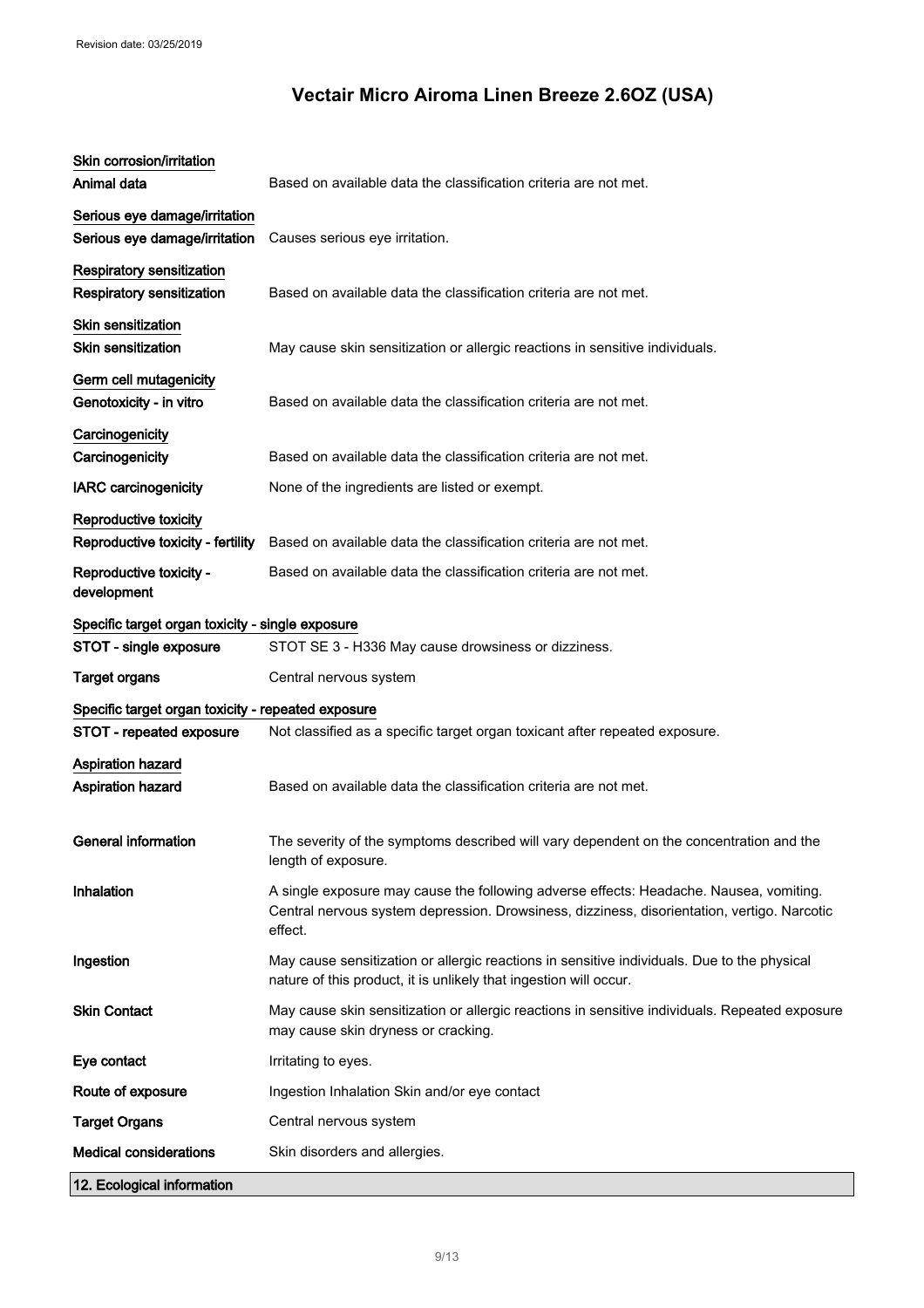| Ecotoxicity                          | Not considered to be a significant hazard due to the small quantities used.                                                                                                                                                                                                                                                                                                                                                                                                                                                                                                                                                                                                                                                                             |
|--------------------------------------|---------------------------------------------------------------------------------------------------------------------------------------------------------------------------------------------------------------------------------------------------------------------------------------------------------------------------------------------------------------------------------------------------------------------------------------------------------------------------------------------------------------------------------------------------------------------------------------------------------------------------------------------------------------------------------------------------------------------------------------------------------|
| <b>Toxicity</b>                      | Aquatic Chronic 3 - H412 Harmful to aquatic life with long lasting effects.                                                                                                                                                                                                                                                                                                                                                                                                                                                                                                                                                                                                                                                                             |
| Persistence and degradability        |                                                                                                                                                                                                                                                                                                                                                                                                                                                                                                                                                                                                                                                                                                                                                         |
| Persistence and degradability        | The degradability of the product is not known.                                                                                                                                                                                                                                                                                                                                                                                                                                                                                                                                                                                                                                                                                                          |
| <b>Bioaccumulative potential</b>     |                                                                                                                                                                                                                                                                                                                                                                                                                                                                                                                                                                                                                                                                                                                                                         |
| <b>Bio-Accumulative Potential</b>    | No data available on bioaccumulation.                                                                                                                                                                                                                                                                                                                                                                                                                                                                                                                                                                                                                                                                                                                   |
| <b>Partition coefficient</b>         | Not available.                                                                                                                                                                                                                                                                                                                                                                                                                                                                                                                                                                                                                                                                                                                                          |
| Mobility in soil                     |                                                                                                                                                                                                                                                                                                                                                                                                                                                                                                                                                                                                                                                                                                                                                         |
| <b>Mobility</b>                      | The product contains volatile organic compounds (VOCs) which will evaporate easily from all<br>surfaces.                                                                                                                                                                                                                                                                                                                                                                                                                                                                                                                                                                                                                                                |
| Other adverse effects                |                                                                                                                                                                                                                                                                                                                                                                                                                                                                                                                                                                                                                                                                                                                                                         |
| Other adverse effects                | None known.                                                                                                                                                                                                                                                                                                                                                                                                                                                                                                                                                                                                                                                                                                                                             |
| 13. Disposal considerations          |                                                                                                                                                                                                                                                                                                                                                                                                                                                                                                                                                                                                                                                                                                                                                         |
| Waste treatment methods              |                                                                                                                                                                                                                                                                                                                                                                                                                                                                                                                                                                                                                                                                                                                                                         |
| <b>General information</b>           | The generation of waste should be minimized or avoided wherever possible. Reuse or recycle<br>products wherever possible. This material and its container must be disposed of in a safe<br>way. Disposal of this product, process solutions, residues and by-products should at all times<br>comply with the requirements of environmental protection and waste disposal legislation and<br>any local authority requirements. When handling waste, the safety precautions applying to<br>handling of the product should be considered. Care should be taken when handling emptied<br>containers that have not been thoroughly cleaned or rinsed out. Empty containers or liners<br>may retain some product residues and hence be potentially hazardous. |
| <b>Disposal methods</b>              | Dispose of surplus products and those that cannot be recycled via a licensed waste disposal<br>contractor. Waste, residues, empty containers, discarded work clothes and contaminated<br>cleaning materials should be collected in designated containers, labeled with their contents.<br>Incineration or landfill should only be considered when recycling is not feasible.                                                                                                                                                                                                                                                                                                                                                                            |
| 14. Transport information            |                                                                                                                                                                                                                                                                                                                                                                                                                                                                                                                                                                                                                                                                                                                                                         |
| General                              | For limited quantity packaging/limited load information, consult the relevant modal<br>documentation using the data shown in this section.                                                                                                                                                                                                                                                                                                                                                                                                                                                                                                                                                                                                              |
| <b>UN Number</b>                     |                                                                                                                                                                                                                                                                                                                                                                                                                                                                                                                                                                                                                                                                                                                                                         |
| UN No. (TDG)                         | 1950                                                                                                                                                                                                                                                                                                                                                                                                                                                                                                                                                                                                                                                                                                                                                    |
| UN No. (IMDG)                        | 1950                                                                                                                                                                                                                                                                                                                                                                                                                                                                                                                                                                                                                                                                                                                                                    |
| UN No. (ICAO)                        | 1950                                                                                                                                                                                                                                                                                                                                                                                                                                                                                                                                                                                                                                                                                                                                                    |
| UN proper shipping name              |                                                                                                                                                                                                                                                                                                                                                                                                                                                                                                                                                                                                                                                                                                                                                         |
| Proper shipping name (TDG)           | <b>AEROSOLS</b>                                                                                                                                                                                                                                                                                                                                                                                                                                                                                                                                                                                                                                                                                                                                         |
| Proper shipping name (IMDG) AEROSOLS |                                                                                                                                                                                                                                                                                                                                                                                                                                                                                                                                                                                                                                                                                                                                                         |
| Proper shipping name (ICAO)          | <b>AEROSOLS</b>                                                                                                                                                                                                                                                                                                                                                                                                                                                                                                                                                                                                                                                                                                                                         |
| Transport hazard class(es)           |                                                                                                                                                                                                                                                                                                                                                                                                                                                                                                                                                                                                                                                                                                                                                         |
| <b>TDG class</b>                     | 2.1                                                                                                                                                                                                                                                                                                                                                                                                                                                                                                                                                                                                                                                                                                                                                     |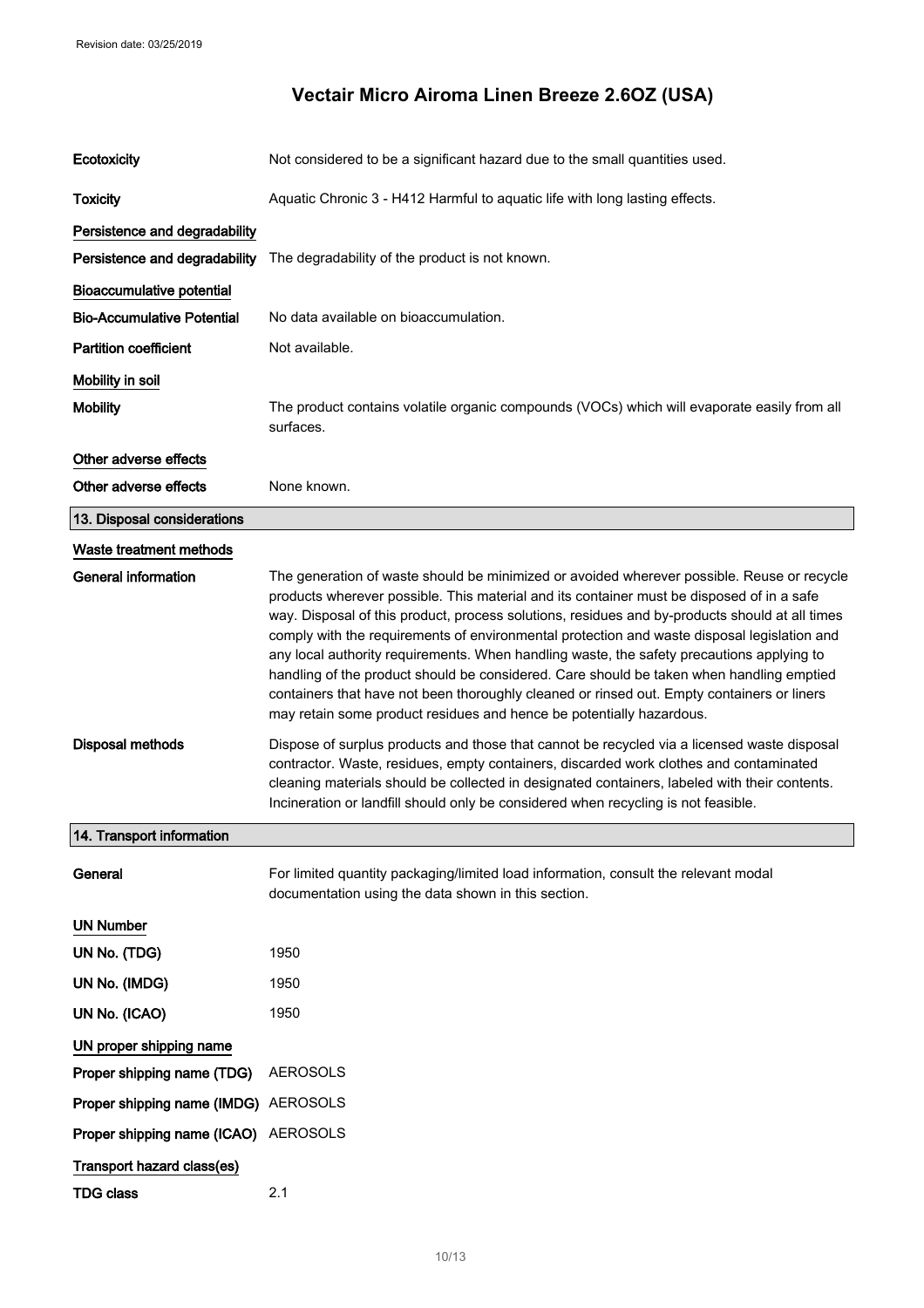| 2.1 |
|-----|
| 21  |
| 2.1 |
|     |

#### Transport labels



#### Environmental hazards

#### Environmentally Hazardous Substance

No.

#### Special precautions for user

Always transport in closed containers that are upright and secure. Ensure that persons transporting the product know what to do in the event of an accident or spillage.

EmS F-D, S-U

### 15. Regulatory information

#### US Federal Regulations

#### SARA Section 302 Extremely Hazardous Substances Tier II Threshold Planning Quantities

None of the ingredients are listed or exempt.

#### CERCLA/Superfund, Hazardous Substances/Reportable Quantities (EPA)

None of the ingredients are listed or exempt.

#### SARA Extremely Hazardous Substances EPCRA Reportable Quantities

None of the ingredients are listed or exempt.

#### SARA 313 Emission Reporting

The following ingredients are listed or exempt:

Diethylene Glycol Monoethyl Ether 1.0 %

#### CAA Accidental Release Prevention

None of the ingredients are listed or exempt.

#### FDA - Essential Chemical

None of the ingredients are listed or exempt.

#### FDA - Precursor Chemical

None of the ingredients are listed or exempt.

#### SARA (311/312) Hazard Categories

None of the ingredients are listed or exempt.

#### OSHA Highly Hazardous Chemicals

None of the ingredients are listed or exempt.

#### US State Regulations

#### California Proposition 65 Carcinogens and Reproductive Toxins

None of the ingredients are listed or exempt.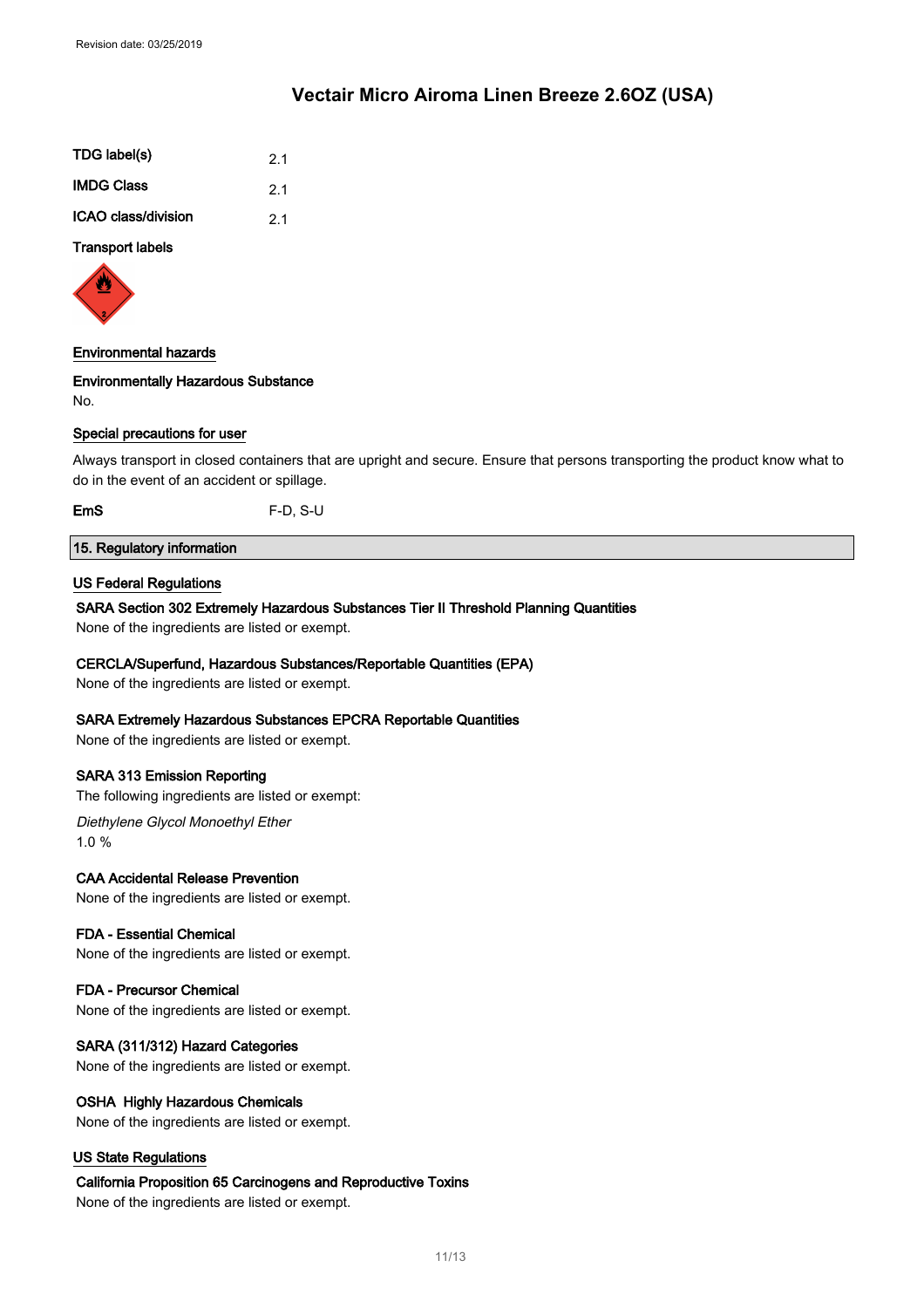#### California Air Toxics "Hot Spots" (A-I)

The following ingredients are listed or exempt:

Diethylene Glycol Monoethyl Ether Present.

#### California Air Toxics "Hot Spots" (A-II)

None of the ingredients are listed or exempt.

### California Directors List of Hazardous Substances

None of the ingredients are listed or exempt.

### Massachusetts "Right To Know" List

None of the ingredients are listed or exempt.

#### Rhode Island "Right To Know" List

None of the ingredients are listed or exempt.

#### Minnesota "Right To Know" List

The following ingredients are listed or exempt:

Diethylene Glycol Monoethyl Ether Present.

### New Jersey "Right To Know" List

None of the ingredients are listed or exempt.

#### Pennsylvania "Right To Know" List

None of the ingredients are listed or exempt.

#### Inventories

#### US - TSCA

The following ingredients are listed or exempt:

4-tert-butylcyclohexyl acetate Present.

Alpha-isomethyl ionone Present.

1-(1,2,3,4,5,6,7,8-Octahydro-2,3,8,8- tetramethyl-2-naphtyl)ethan-1-one Present.

Diethylene Glycol Monoethyl Ether Present.

Hexyl salicylate Present.

Hexyl cinnamal Present.

### US - TSCA 12(b) Export Notification

None of the ingredients are listed or exempt.

# 16. Other information

General information This product is considered to be a small package and is labeled according to the relevant provisions of the legislation.